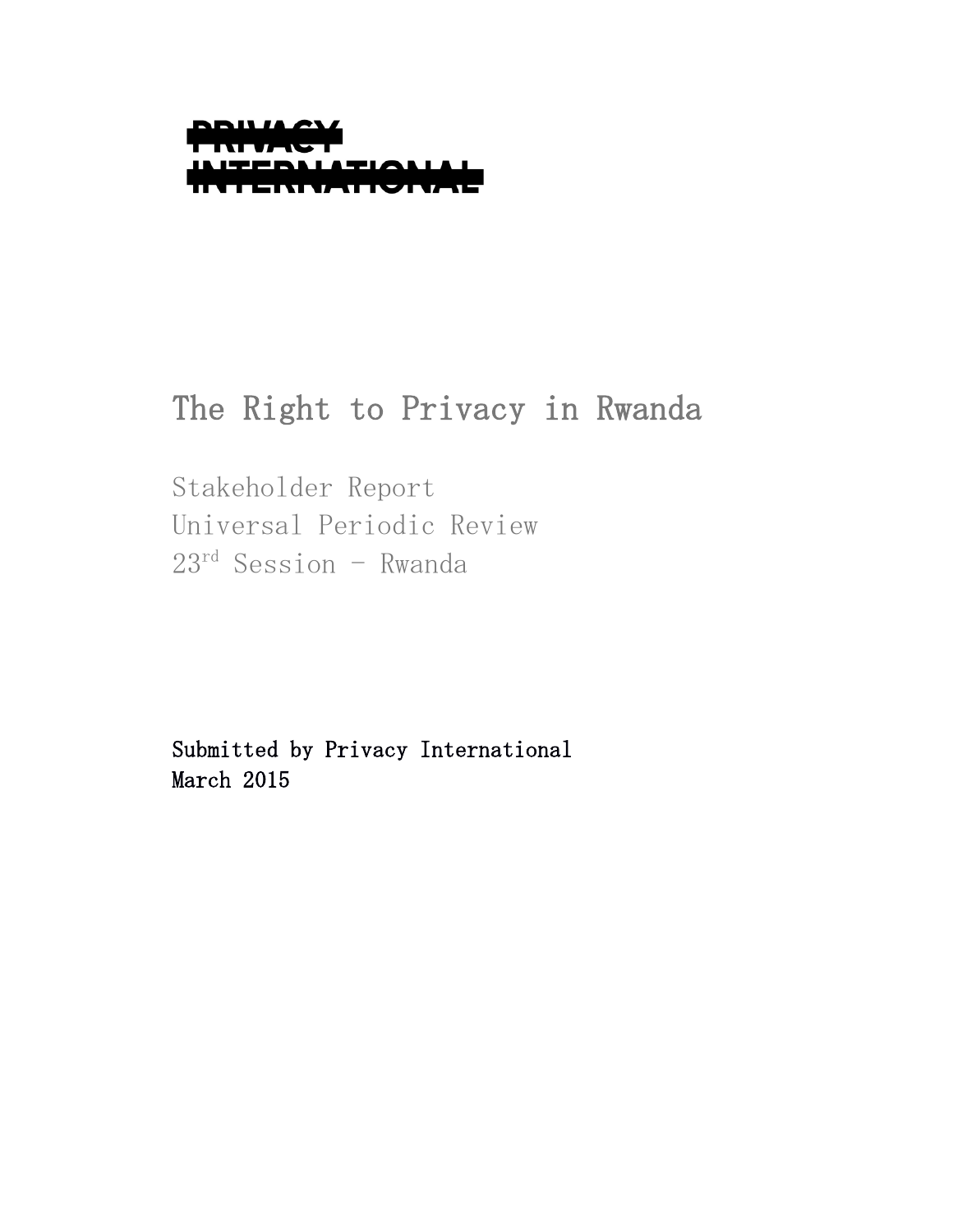# Introduction

- 1. This stakeholder report is a submission by Privacy International (PI). PI is a human rights organisation that works to advance and promote the right to privacy and fight surveillance around the world.
- 2. PI wishes to bring concerns about the protection and promotion of the right to privacy in Rwanda before the Human Rights Council for consideration in Rwanda's upcoming review.

# The right to privacy

- 3. Privacy is a fundamental human right, enshrined in numerous international human rights instruments.<sup>1</sup> It is central to the protection of human dignity and forms the basis of any democratic society. It also supports and reinforces other rights, such as freedom of expression, information and association. The right to privacy embodies the presumption that individuals should have an area of autonomous development, interaction and liberty, a 'private sphere' with or without interaction with others, free from arbitrary State intervention and from excessive unsolicited intervention by other uninvited individuals.<sup>2</sup>
- 4. Activities that restrict the right to privacy, such as surveillance and censorship, can only be justified when they are prescribed by law, necessary to achieve a legitimate aim, and proportionate to the aim pursued. $3$
- 5. As innovations in information technology have enabled previously unimagined forms of collecting, storing and sharing personal data, the right to privacy has evolved to encapsulate State obligations related to the protection of personal data.<sup>4</sup> A number of international instruments

2

3

4

L, 1

Human Rights Committee general comment No. 16 (1988) on the right to respect of privacy, family, home and correspondence, and protection of honour and reputation (art. 17).

Universal Declaration of Human Rights Article 12, United Nations Convention on Migrant Workers Article 14, UN Convention of the Protection of the Child Article 16, International Covenant on Civil and Political Rights, International Covenant on Civil and Political Rights Article 17; regional conventions including Article 10 of the African Charter on the Rights and Welfare of the Child, Article 11 of the American Convention on Human Rights, Article 4 of the African Union Principles on Freedom of Expression, Article 5 of the American Declaration of the Rights and Duties of Man, Article 21 of the Arab Charter on Human Rights, and Article 8 of the European Convention for the Protection of Human Rights and Fundamental Freedoms; Johannesburg Principles on National Security, Free Expression and Access to Information, Camden Principles on Freedom of Expression and Equality.

Martin Scheinin, Report of the Special Rapporteur on the promotion and protection of human rights and fundamental freedoms while countering terrorism, 2009, A/HRC/17/34.

Universal Declaration of Human Rights Article 29; General Comment No. 27, Adopted by The Human Rights Committee Under Article 40, Paragraph 4, Of The International Covenant On Civil And Political Rights, CCPR/C/21/Rev.1/Add.9, November 2, 1999; see also Martin Scheinin, "Report of the Special Rapporteur on the promotion and protection of human rights and fundamental freedoms while countering terrorism," 2009, A/HRC/17/34.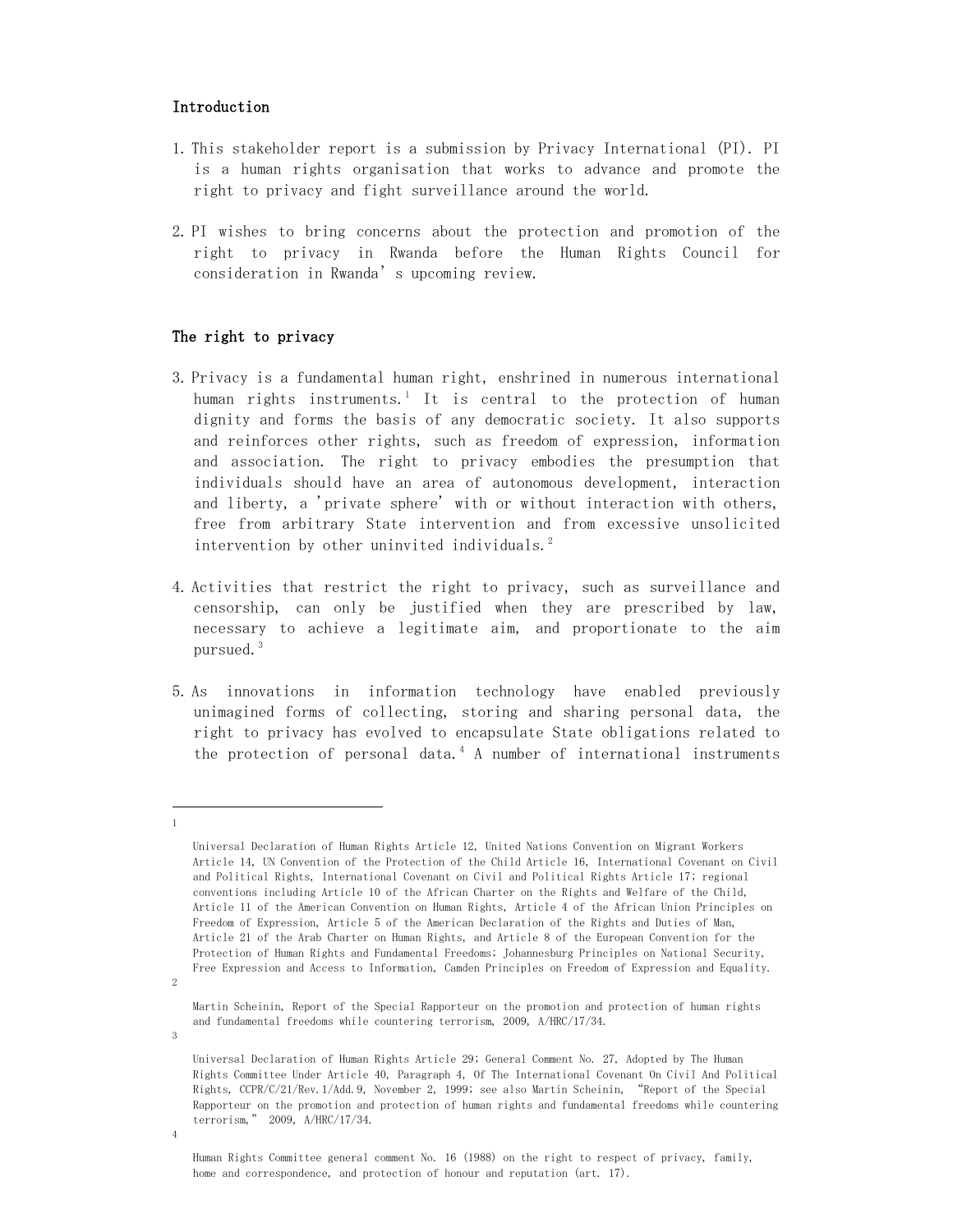enshrine data protection principles, $5$  and many domestic legislatures have incorporated such principles into national law.6

# Follow up to the previous UPR

- 6. There was no mention of the right to privacy and data protection either in the National Report submitted by Rwanda or in the report of the Working Group. On the other hand, stakeholders raised widespread concerns regarding the right to freedom of expression and attacks against human rights defenders and journalists.
- 7. The Working Group<sup>7</sup> made several relevant recommendations to the Rwandan government, including:
	- Ensure freedom of expression, including by protecting journalists and human rights defenders from intimidation and aggression (Brazil);
	- Review the 2009 Media Law in conformity with international standards, reform the High Media Council in order to strengthen its credibility and independence, and conduct impartial investigations into the cases of harassment and intimidation of journalists  $(Italy)$ ;
	- Continue to amend the 2009 Media Law and undertake independent and credible investigation and prosecution in cases of clear harassment (Netherlands);
	- Take effective steps to review and improve the laws unduly restricting freedom of expression, press and association, and prevent authorities from violating these rights (Sweden);
	- Take all necessary measures to ensure freedom of expression and the right to participate in political and public affairs by journalists, based on the provisions of the ICCPR (Belgium).

### Domestic laws related to privacy

8. The Rwandan Constitution8 guarantees the protection and respect of the rights to privacy.

```
As of December 2013, 101 countries had enacted data protection legislation.
See: David Banisar, National Comprehensive Data Protection/Privacy Laws and Bills 2014 Map (January 
28, 2014). Available at SSRN: http://ssrn.com/abstract=1951416 or 
http://dx.doi.org/10.2139/ssrn.1951416
```
 $\overline{a}$ 5

See the Council of Europe Convention for the Protection of Individuals with regard to Automatic Processing of Personal Data (No. 108), 1981; the Organization for Economic Co-operation and Development Guidelines on the Protection of Privacy and Transborder Data Flows of Personal Data (1980); and the Guidelines for the regulation of computerized personal data files (General Assembly resolution 45/95 and E/CN.4/1990/72)

<sup>6</sup>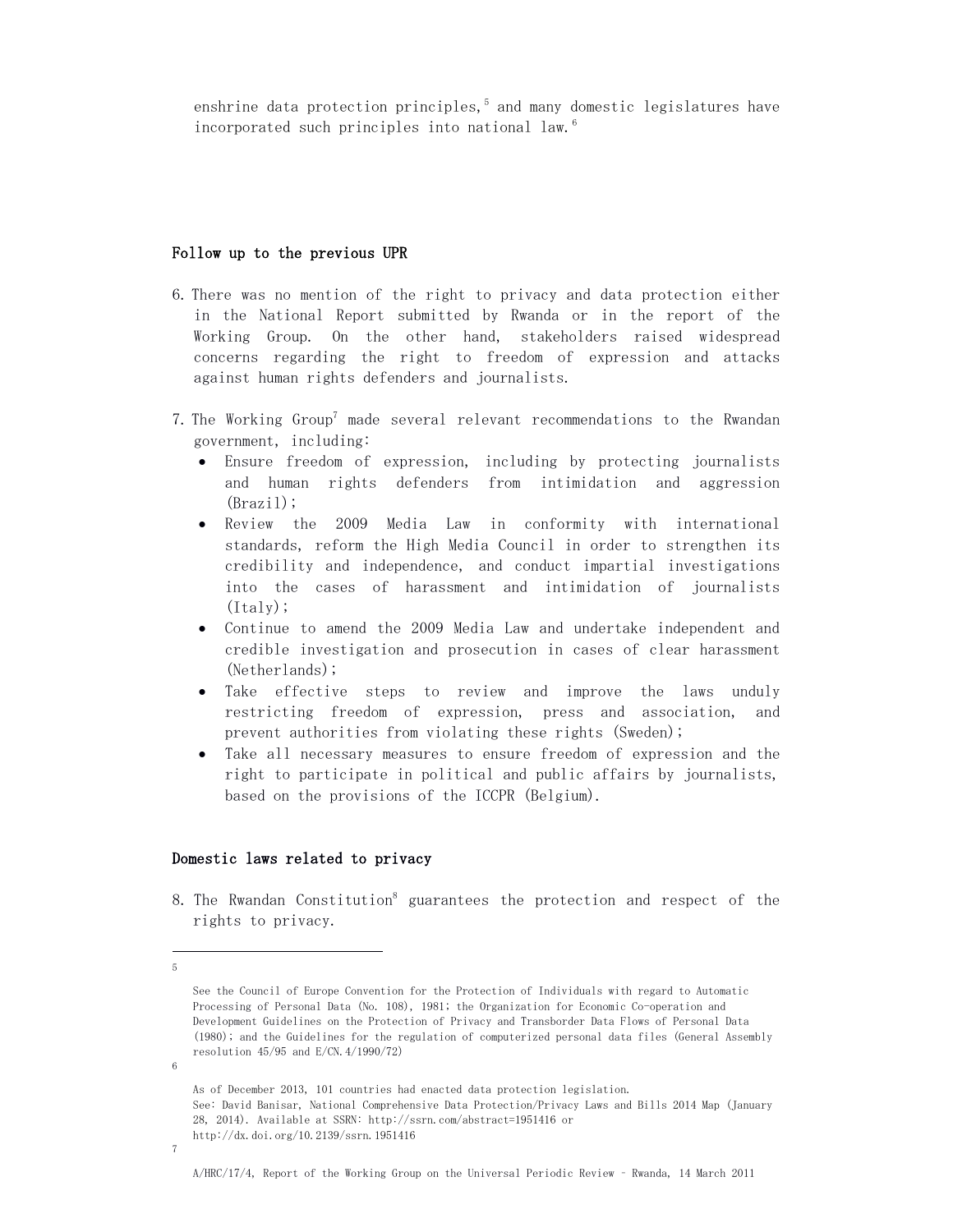# Article 22 states that:

"The private life, family, home or correspondence of a person shall not be subjected to arbitrary interference; his or her honour and good reputation shall be respected. A person's home is inviolable. No search of or entry into a home may be carried out without the consent of the owner, except in circumstances and in accordance with procedures determined by law. Confidentiality of correspondence and communication shall not be subject to waiver except in circumstances and in accordance with procedures determined by law."

Article 34 (2) of the Constitution also states that:

"Freedom of speech and freedom of information shall not prejudice public order and good morals, the right of every citizen to honour, good reputation and the privacy of personal and family life. It is also guaranteed so long as it does not prejudice the protection of the youth and minors."

- 9. The Rwandan Penal Code establishes a series of offences to protect the right to privacy, including invasion of personal privacy (Article 281), opening and diverting correspondence, and installing devices for unauthorized interception (Article 285), gathering personal information in computers (Article 286) and recording and publishing personal information (Article 287.)
- 10. The 2013 Law on access to information prohibits publication of information held by a public or private body if it may involve interference in the privacy of an individual when it is not in the public interest (Article 4, Law No 03/2013 of 08/02/2013 regulating access to information.<sup>9</sup>
- 11. The Media Law of 2013 contains some improvements to the previous legislation, including granting journalists the "right to seek, receive, give and broadcast information and ideas through media," and explicitly provided for freedom of online communications.<sup>10</sup> Despite these improvements, concerns remain (see section below.)

The Constitution of the Republic of Rwanda, Adopted on 26 May 2003. Available at: http://www.parliament.gov.rw/fileadmin/Images2013/Rwandan\_Constitution.pdf

9

8

Law No. 04/2013 relating to Access to Information, Official Gazette No. 10 of 11 March 2013. Available at: http://www.mhc.gov.rw/fileadmin/templates/PdfDocuments/Laws/Itegeko\_rishya\_rya\_MHC\_- \_Official\_Gazette\_n\_\_10\_of\_11\_March\_2013.pdf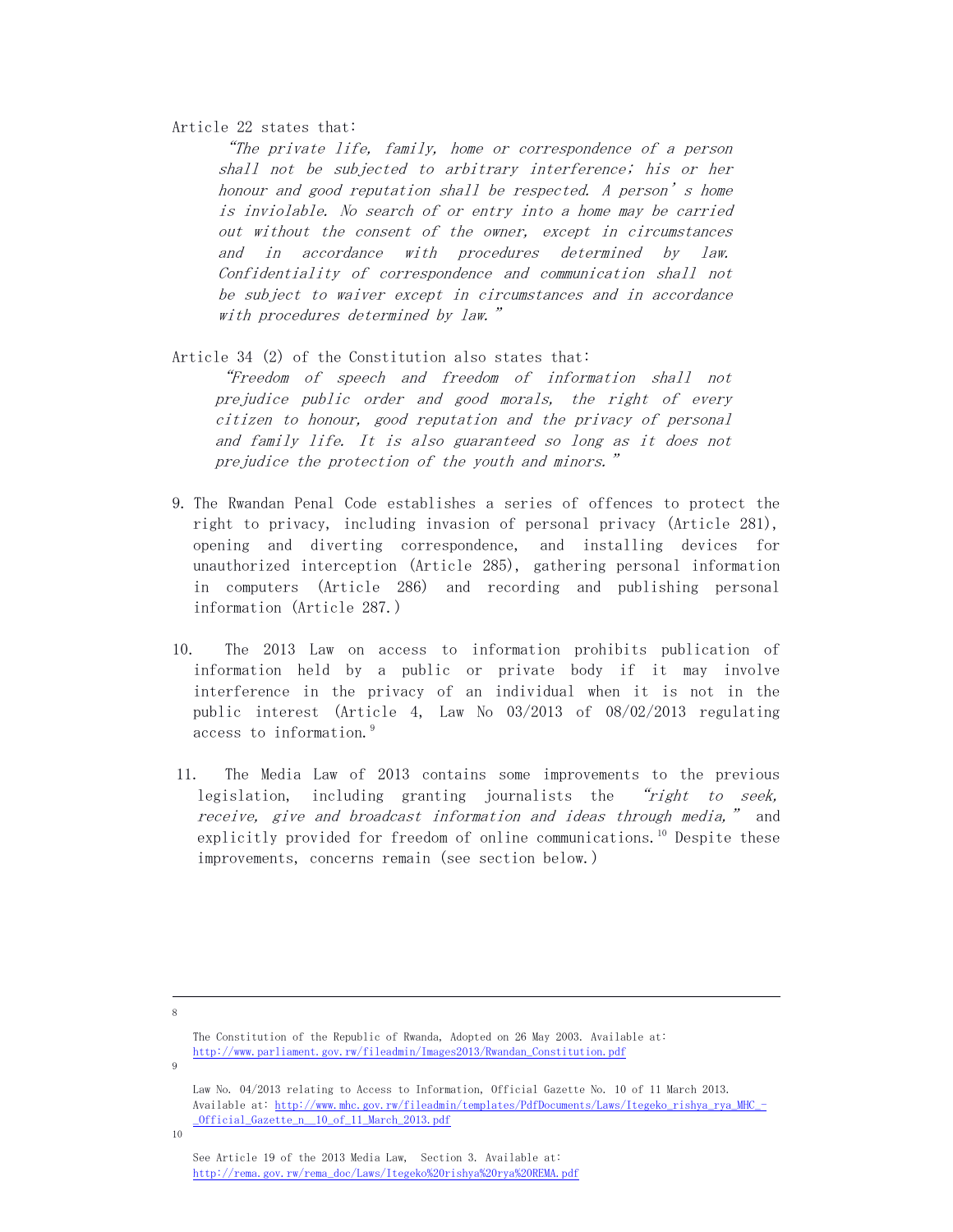12. The Law No. 54/2011 of 14 December 2011 relating to the rights and the protection of the child also contains a provision stating that child privacy is protected by the law  $(Article 19.1)$ <sup>11</sup>

# International obligations

- 13. Rwanda has ratified the International Covenant on Civil and Political Rights ('ICCPR'). Article 17 of the ICCPR provides that "no one shall be subjected to arbitrary or unlawful interference with his privacy, family, home or correspondence, nor to unlawful attacks on his honour and reputation". The Human Rights Committee has noted that states parties to the ICCPR have a positive obligation to "adopt legislative and other measures to give effect to the prohibition against such interferences and attacks as well as to the protection of this right [privacy]."<sup>12</sup>
- 14. In accordance with Article 190 of the Rwandan Constitution the provisions of international treaties, such as the ICCPR, take precedent over ordinary domestic law and the courts can invoke them.<sup>13</sup>

# Areas of concern

# I. Communications surveillance

# State surveillance of private communications

15. The capacity of Rwandan authorities' surveillance of communications is unknown, although given the extent of the repression of freedom of expression and association, including repression of political dissent, attacks and threats to human rights defenders,  $14$  there is a strong sense that the extent of state surveillance, including of online communications, is vast. This is of significant concern, given that the legal framework and oversight of interception of communication falls short of applicable international human rights standards.

j.

12

<sup>11</sup> Law No. 54/2001 of 14 December 2011 relating to the right and the protection of the child, Official Gazette No. 26 of 26 June 2012, pp. 2-54. Available at: http://migeprof.gov.rw/IMG/pdf/Law\_relating\_to\_the\_rights\_the\_protection\_of\_the\_Child\_O\_G\_no\_26\_of\_2 5\_06\_2012\_.pdf

General Comment No. 16 (1988), para. 1

See Article 190 of the Rwandan Constitution: "Upon their publication in the official gazette, international treaties and agreements which have been conclusively adopted in accordance with the provisions of law shall be more binding than organic laws and ordinary laws except in the case of non compliance by one of the parties." See also concluding observations of the Human Rights Committee on Rwanda, CCPR/C/RW A/CO/3, 7 May 2009, paragraphs 8 and 9.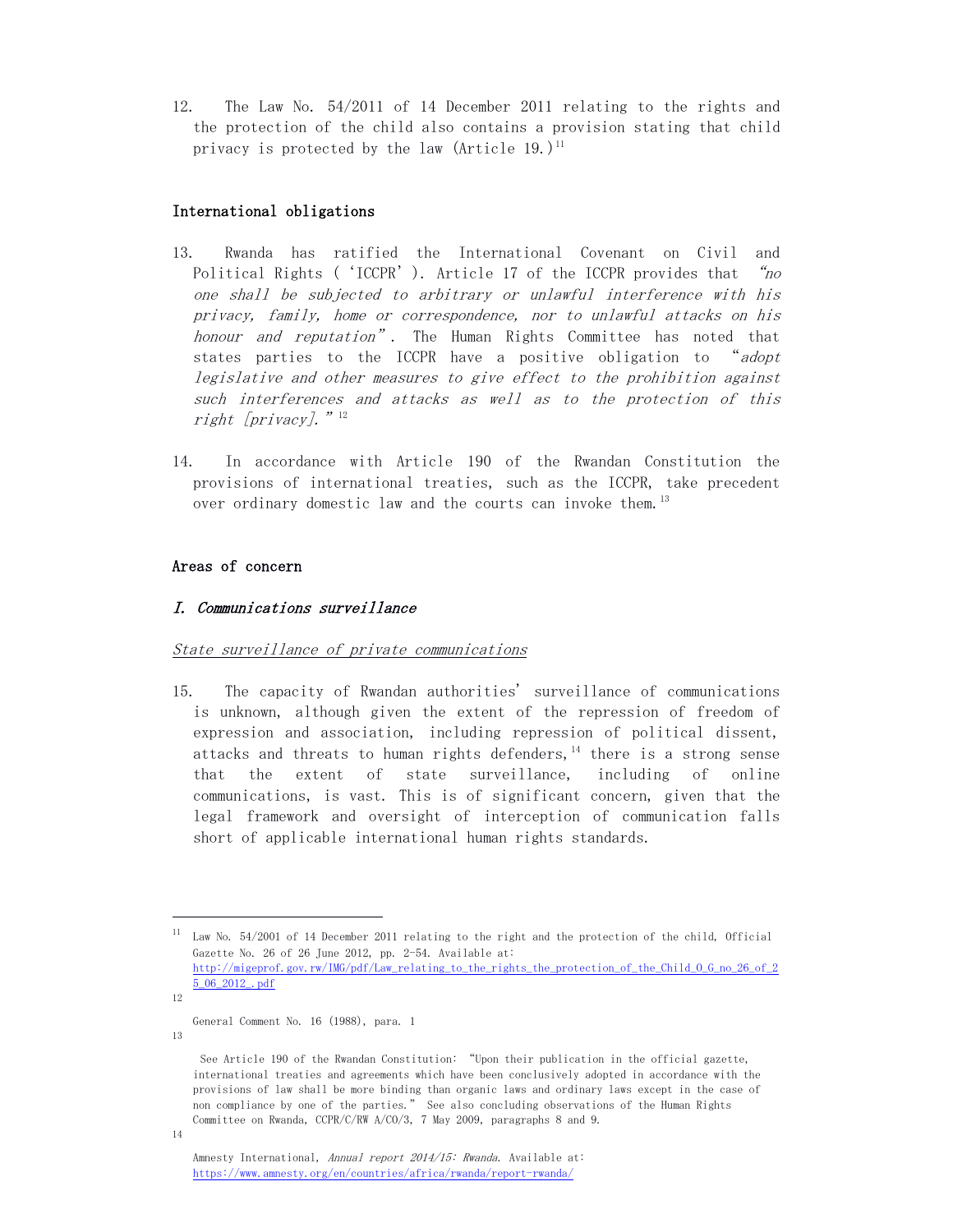- 16. The law that regulates telecommunications contains a general provision safeguarding the privacy of communications.<sup>15</sup> Article 54 of Law 44/2001 states that "every user's voice or data communications carried by means of a telecommunications network or telecommunications service, remains confidential to that user and the user's intended recipient of that voice or data communication."
- 17. However, Article 55 of the same law provides some exceptions to the prohibition of interception of communications. In particular, a court may authorize the interception upon request from relevant authorities (ministry of justice, the ministry of defence, the ministry of commerce or the regulatory board) if it deems it necessary on grounds of national security; public security; or for the prevention, investigation, detection and prosecution of criminal offences.
- 18. If a court makes an order permitting the interception of communications, it may (but it not required) to limit the scope of the interference, such as by limiting the extent of that order to a particular type of interception; limiting the duration in time of the interception of communications or the geographical area in which interception may take place; or specifying the persons permitted to carry out the interception of communications.
- 19. None of these limitations, nor the requirement of a court's order, are included in the 2013 law regulating the interception of communications (Law No 60/2013). It is not clear from the text of the 2013 law whether it supersedes law 44/2001 in the regulation of these matters.
- 20. The law empowers the police, army and intelligence services to listen to and read private communications, both online and offline, in the interest of "national security". It does not provide any significant limitations to the authorities' capacity to intercept communications: there is no requirement to justify the interference with someone's privacy as necessary and proportionate to a legitimate aim.
- 21. All communication service providers are required to ensure that their system are technically capable to enable communications interception upon request.
- 22. The law also provides for the interception of communications using technologies that do not require the facilitation by the relevant communication service provider. De facto, this provision allows Rwandan security agencies to hack into the telecommunication network without the communication provider knowledge or assistance.
- 23. Interception warrants are issued by a prosecutor designed by the Minister of Justice. As such there is no requirement of prior judicial authorisation. Nor there seems to be independent judicial oversight on

j. 15

Law 44/2001 of 30 November 2001 of 30 November 2001 governing telecommunication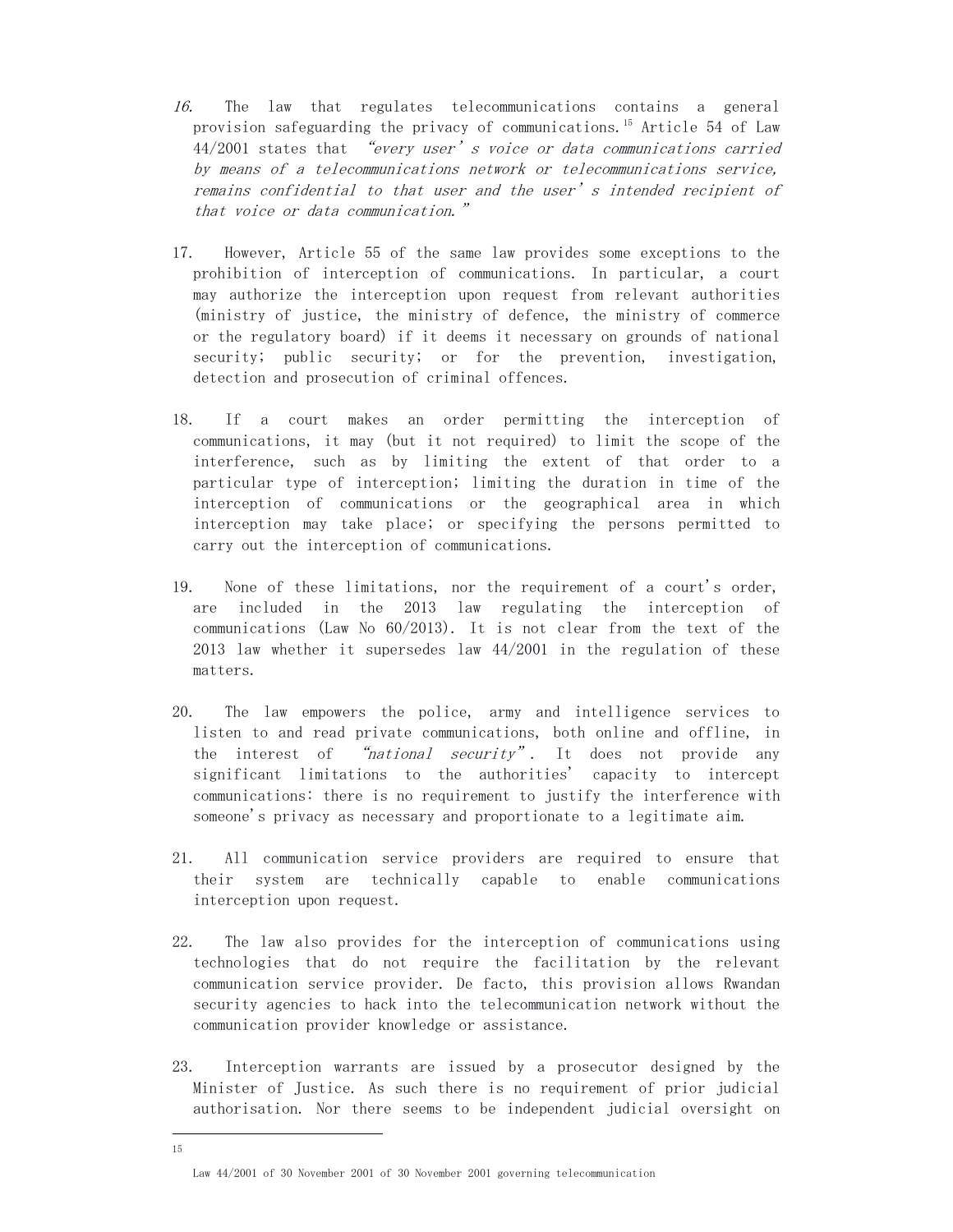the application of the law: the only monitoring envisaged is by inspectors appointed by Presidential Order.

- 24. In April 2014, it was reported that Rwandan authorities had intercepted the communications of two suspects in a treason trial. According to reports, private messages sent over the phone, Whatspp and Skype were presented in court as evidence to show conspiracy to topple the government.<sup>16</sup> On 27 February 2015, the radio journalist, Cassien Ntamuhanga, and other co-accused were convicted and sentenced to imprisonment, in a decision strongly criticized by Reporters without Borders.<sup>17</sup>
- 25. In effect, the legislation subordinates the right to privacy to poorly defined concerns of "public security". In order to justify restrictions on rights such as privacy or freedom of expression, governments must show that such restrictions are necessary to and proportionate in achieving their aim, and that they are subject to legal safeguards and oversight. Such safeguards seem to be either ineffective or non-existent in Rwanda, a country in which there is significant government control of political life and public discourse.

# Limitations to internet content

26. According to Freedom House, users' access to independent news outlets and blogs of opposition parties has been restricted in Rwanda. While there are no laws that specifically restrict internet content, Rwanda's generally restrictive legal provisions governing the traditional media could be applied to the internet. For example, the website of the independent newspaper Umuvugizi was banned in 2011 on the basis of charges of publishing "divisive language" Further, a few opposition sites continued to be blocked on some ISPs but were available on others.<sup>18</sup>

### Threats to journalists and their sources

27. Concerns remain about the protection of the right to privacy and the protection afforded to journalists' sources in the Media Law of 2013.19

j. 16

The East African, Phone evidence used in terror, treason case, 26 April 2014. Available at: http://www.theeastafrican.co.ke/news/Phone-evidence-used-in-terror/-/2558/2294196/-/klwpvi/- /index.html

Reporters sans Frontières, Un journaliste Rwandais écope d'une peine de 25 ans de prison, 2 March 2015. Available at: http://fr.rsf.org/rwanda-un-journaliste-rwandais-ecope-d-02-03-2015,47637.html 18

Freedom House, Freedom on the Net 2014: Rwanda, pp. 9. Available at: https://freedomhouse.org/sites/default/files/resources/Rwanda.pdf

<sup>19</sup> No. 02/2013 law regulating media of 8 February 2013, Official Gazette, No. 10 of 11 March 2013, pp. 28-49. Available at: http://www.mhc.gov.rw/fileadmin/templates/PdfDocuments/Laws/Official\_Gazette\_n\_\_10\_of\_11\_March\_2013. pdf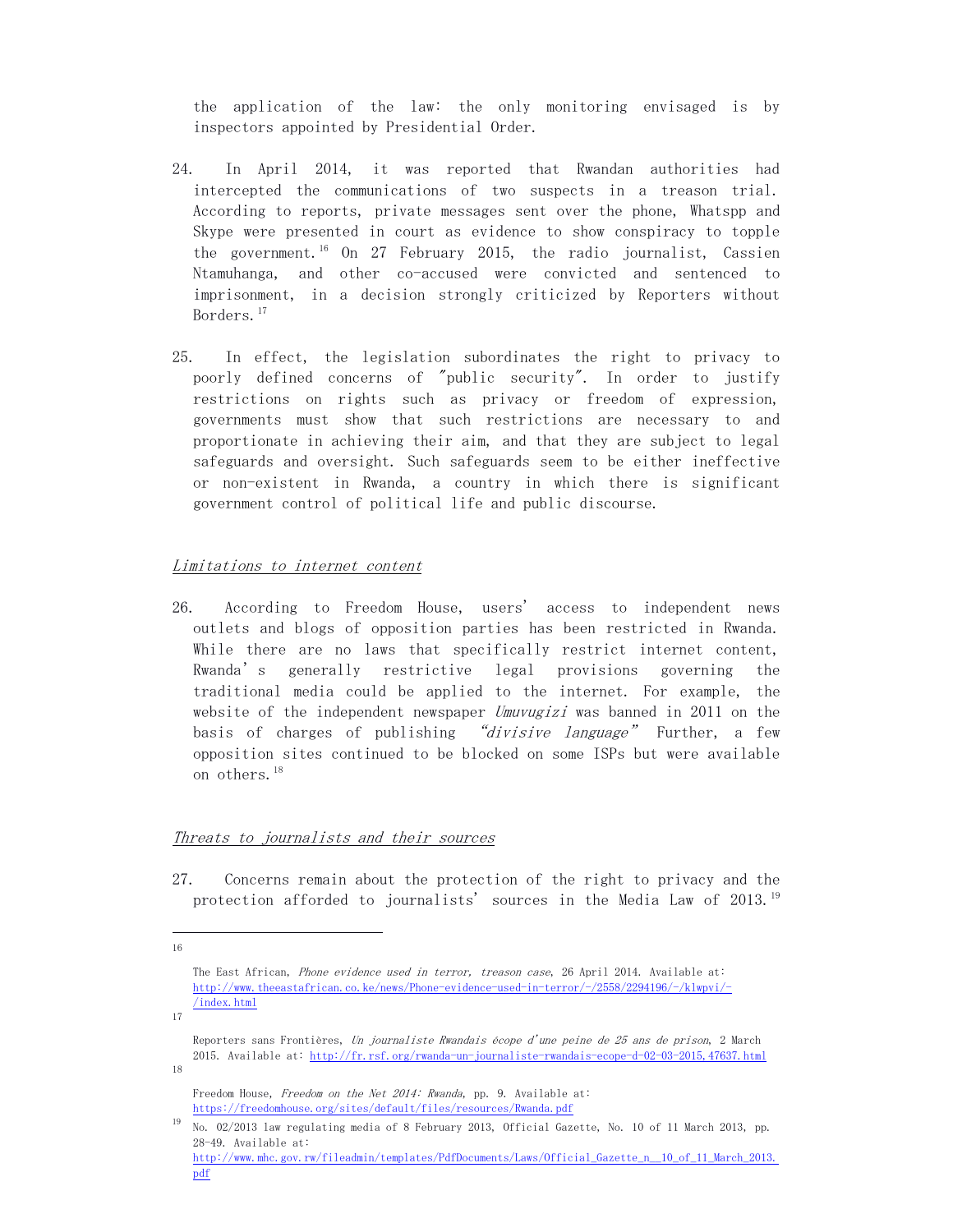According to Article 13 of the law, "the court may order a journalist to reveal his/her sources of information whenever it is considered necessary for purposes of carrying out investigations or criminal proceedings." As noted by Article 19, this provision would apply to any criminal trial and not limited to the most serious of criminal cases. Nor there is a requirement to establish whether other reasonable alternatives are available for obtaining the information before ordering the disclosure of the journalist's sources. $20$ 

28. Threats to independent journalists have been reported by the Committee to Protect Journalists. This includes the case of a journalist whose website was repeatedly suspended and who was threatened and warned to leave the country.  $21$ 

# II. Lack of comprehensive data protection law

- 29. Rwanda does not have yet a comprehensive data protection law. According to reports, a 2013 bill on data protection was drafted, containing provisions that would penalise unauthorised access to computer systems and data, unauthorised modification of computer data, unlawful possession of computer systems, devices and data, unauthorised disclosure of passwords, among others things. However, concerns were expressed about broad exceptions to protection of personal data, on grounds of national sovereignty, national security and public policy. $^{22}$
- The lack of a comprehensive data protection law is of particular concern in view of the following:

### Biometrics identity system

j.

30. According to presentation made at a World Bank workshop in 2014, the Rwandan National Identification Agency (NIDA) has issued biometric IDs to more than 80 percent of the adult population. The IDs are used to proof identity to access a range of services ranging from banking to

Article 19, Rwanda: Media law does not go far enough, Press release, 18 March 2014. Available at: http://www.article19.org/resources.php/resource/3665/en/rwanda:-media-law-does-not-go-far-enough

<sup>&</sup>lt;sup>21</sup> Committee to Protect Journalists (2014) *Legacy of Rwanda genocide includes media restrictions, self*censorship: A special Report of the Committee to Protection Journalists, pp. Available here: https://cpj.org/reports/NEWrwanda2014-english.pdf 22

Niyitegeka, J.D., Rwanda: ICT Experts Discuss Data Protection Policy, All Africa, 12 July 2013. Availableat: http://allafrica.com/stories/201307150285.html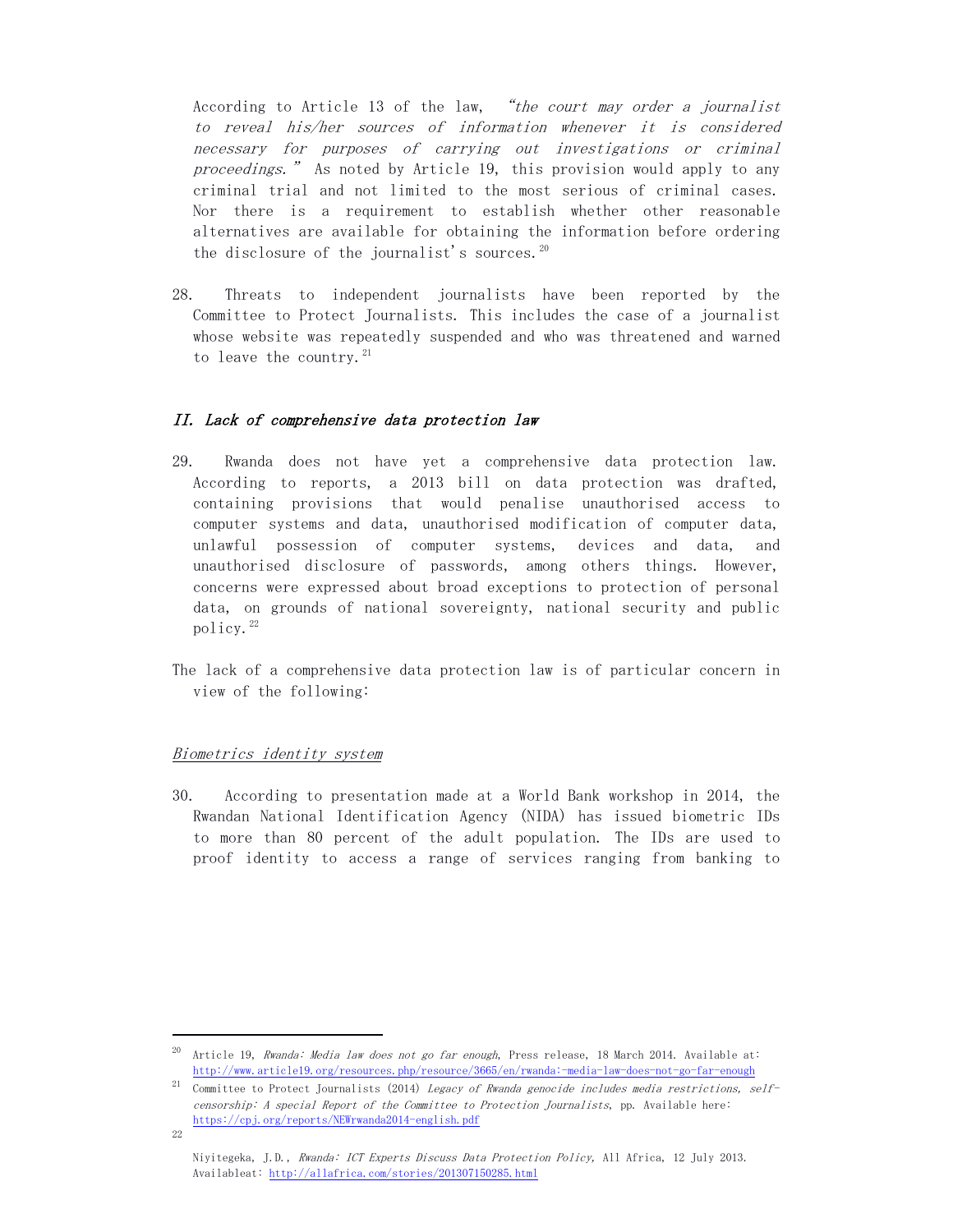social security.<sup>23</sup> Biometric IDs are also used to enable fingerprint banking. $^{24}$ 

# Mandatory SIM card registration

- 31. In 2013 Rwanda introduced a requirement for SIM card registration, demanding SIM card owners to register their cards with service providers and all service providers to set up a database of all registered subscribers.<sup>25</sup> SIM card owners were given a deadline of 31 July, after which any unregistered SIM card was disconnected.<sup>26</sup> The regulation of SIM card registration allows unfettered access to the SIM card database to the Rwanda regulator (the Rwanda Utilities Regulatory Agency, RURA) (The Regulatory Authority shall have access to SIM Card registration database when deemed necessary) and contain other broad provisions to allow other authorized person or institution to have access to the operator's database.27
- 32. Mandatory SIM card registration facilitates the establishment of extensive databases of user information, eradicating the potential for anonymity of communications, enabling location-tracking, and simplifying communications surveillance and interception.
- 33. Without effective data protection provisions, other initiatives, such as the introduction of e-passports,<sup>28</sup> are also exposing Rwandans to the risk of breaches of their right to privacy by state and non-state actors.

### Recommendations

34. We recommend that the government of Rwanda:

j. 23

27

Republic of Rwanda, Regulation on SIM Card Registration issued by the Regulatory Board, RURA, serial Number 001/iCT/RURA/2013, 26 January 2013. Available at: http://rura.gov.rw/fileadmin/docs/Board\_Decisions/FINAL\_SIM\_CARD\_REGISTRATION\_REGULATIONS.pdf

South-South Social Protection and Labor Learning Forum, March 2014. Available here: http://www.worldbank.org/content/dam/Worldbank/Event/socialprotection/Building\_Robust\_Identification\_Systems\_Session\_Packet.pdf

<sup>&</sup>lt;sup>24</sup> Vrankulj, A., *MobiCash and KBC Bank launch fingerprint banking in Rwanda*, Biometric Update, 4 January 2013. Available at: http://www.biometricupdate.com/201301/mobicash-and-kcb-bank-launchfingerprint-banking-in-rwanda

 $^{25}$  Republic of Rwanda, Regulation on SIM Card Registration issued by the Regulatory Board, RURA, serial Number 001/iCT/RURA/2013, 26 January 2013. Available at: http://rura.gov.rw/fileadmin/docs/Board\_Decisions/FINAL\_SIM\_CARD\_REGISTRATION\_REGULATIONS.pdf

<sup>26</sup>

The Daily Monitor, Rwanda switches off unregistered SIM cards, 2 August 2013. Available at: http://www.monitor.co.ug/News/National/Rwanda-switches-off-unregistered-SIM-cards/-/688334/1934958/-  $/r$ j2m4o/-/index.html

Kwibuka, E., Rwanda: Why Rwanda Plans to Issue E-passport, All Africa, 25 November 2015. Available at: http://allafrica.com/stories/201411250349.html